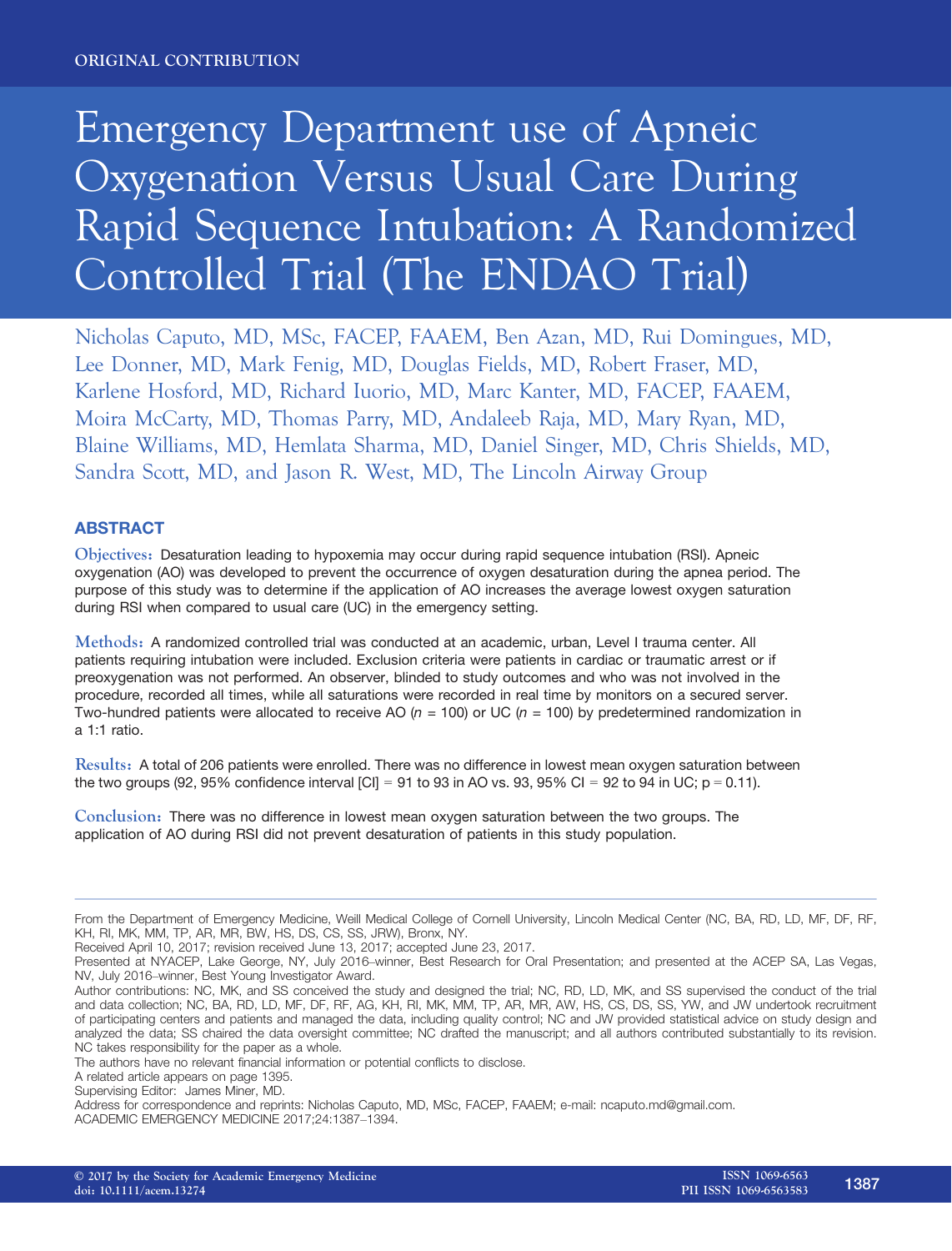Hypoxia may occur during emergent endotracheal<br>intubation of patients.<sup>1–4</sup> Hypoxia, in general, is a condition that may increase the risk of patients suffering from cardiac arrest. An important part of rapid sequence intubation (RSI) is preoxygenation, which is defined as placing the patient on supplemental oxygen with a goal of administering  $100\%$  FiO<sub>2</sub> for 3 minutes prior to administering the induction agent and paralytic (i.e., sedative and neuromuscular blocker [NMB]) to increase the amount of oxygen present in the functional residual capacity of the patients lungs to prolong the maintenance of acceptable oxygen saturation during the apneic period of endotracheal intubation.<sup>5–8</sup> In the past decade, physicians have developed a technique known as apneic oxygenation (AO), which is theorized to prevent the occurrence of desaturation during the apneic period. The process entails leaving the patient on nasal cannula (NC) oxygen during the act of visualizing the vocal cords and placing the endotracheal tube.<sup>8,9</sup> The practice has become increasingly utilized in emergency and critical care departments in the United States and Australia.10–<sup>15</sup> A recent randomized controlled trial (The FELLOW Trial) demonstrated no difference in desaturation rates between those patients that received AO and those that did not (usual practice) in patients in the intensive care unit.<sup>10</sup> AO has been retrospectively and prospectively studied in prehospital, emergency department (ED), critical care, and operating room settings, and these studies refute the results of the FEL-LOW Trial. $11-15$ 

Although studies have begun investigate the efficacy of AO in preventing desaturation during RSI, randomized controlled trial evidence is still lacking in the ED patient population. Therefore, acquiring a further understanding of the implications of this technique on patient care by performing a randomized controlled trial can help clarify its place in RSI.

The primary outcome of this investigation was to determine if the use of AO increases the average lowest oxygen saturation during RSI when compared to usual care (UC). We also sought to determine if the use of AO not only increased first pass success rates, but decreased the rates of desaturation, time to desaturation, and mortality.

## **METHODS**

## Study Design and Setting

A randomized controlled trial was conducted at an urban, academic, Level I trauma center in New York City. The annual census of the ED is approximately 175,000 patients. The department performs approximately 450 intubations a year. This study was approved with waiver of consent by the institutional review board. Waiver was obtained as the intervention was deemed to be minimal risk and every patient was receiving standard of care RSI regardless of group allotment. This study was registered with ClinicalTrials.gov (NCT02737917).

## Selection of Participants

Any adult patient (age  $> 18$  years old) presenting to the ED requiring endotracheal intubation was screened for inclusion into the study. Patients were excluded from the study if they were not preoxygenated to the standard RSI protocol of a goal of 3 minutes with  $100\%$  FiO<sub>2</sub> by means of BVM, BiPAP, and/or NRB; if they were in cardiac or traumatic arrest; or if they were intubated without an apneic period (i.e., awake intubation). Patients who did not undergo preoxygenation were excluded to avoid a potential confounding variable.

Eligible patients were randomly assigned in a 1:1 ratio to receive AO (intervention) or UC (control). The sequence of study group assignments was generated via a computerized algorithm using permuted blocks of 4, 8, and  $12^{16}$  Study group assignments were placed in a secured binder and sequentially numbered in opaque envelopes. The data collectors were blinded to our study design and outcome, and we feel that no bias was introduced by the use of these trained data collectors.

## Interventions

All adult patients undergoing endotracheal intubation in the ED were randomized to receive supplemental oxygen via NC; CareFusion AirLife) and NC  $EtCO<sub>2</sub>$ (Phillips, Smart Capnoline), both at flush flow rates ≥15 LPM (providing intra and extra nasal oxygen) during laryngoscopy (AO) or no supplemental oxygen during laryngoscopy (UC). All patients received standard of care for endotracheal intubation that is RSI. An internally validated intubation checklist was used on all intubations. Choice of preoxygenation technique (flush flow rate NRB vs. BiPAP vs. BVM), RSI medications and technique (video vs. direct laryngoscopy) was left to the discretion of the attending physician caring for the patient. Preoxygenation was conducted with flush flow rate NRB, with BVM connected to 100% oxygen wall supply, or with BiPAP on  $100\%$  FiO<sub>2</sub>. Patients on BiPAP or BVM had the masks removed after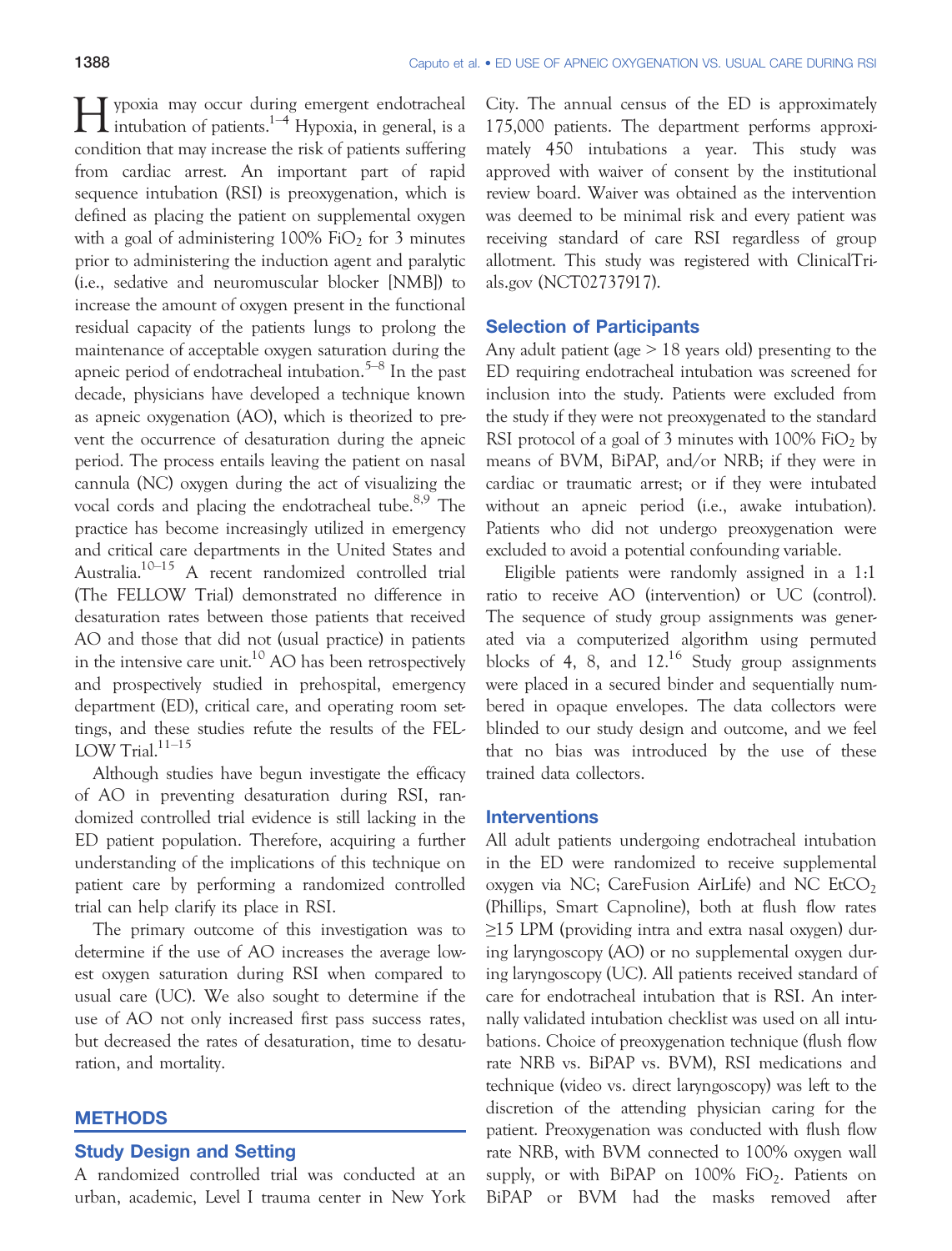administration of induction agents. A jaw thrust was given to patients after administration of induction agents and prior to laryngoscopy. Patients randomized to receive AO had the NC oxygen started with the initiation of preoxygenation.

### Methods and Measurements

To minimize observer bias, data collection during intubation was performed by independent observers (research assistants, nurses, and residents) who underwent training for data collection and were not directly involved in the performance of the procedure. The observers used a data collection tool to collect data in real time (see Data Supplement S1, available as supporting information in the online version of this paper, which is available at [https://doi.org/onlinelibra](https://doi.org/onlinelibrary.wiley.com/doi/10.1111/acem.13274/full) [ry.wiley.com/doi/10.1111/acem.13274/full](https://doi.org/onlinelibrary.wiley.com/doi/10.1111/acem.13274/full), for data collection sheet). Vital signs were obtained from the patient's monitor (Philips Intellivue), which is transmitted to a central monitoring system that can be accessed to print out timed reports. The time of  $O_2$ saturations and the saturations themselves were collected and written down on the data collection sheet and then reconciled with the centrally stored monitor data to confirm accuracy. Apnea time was defined as time from first look (defined as insertion of the laryngoscope blade into the patients mouth) to confirmation of endotracheal tube placement by waveform capnography ( $EtCO<sub>2</sub>$ ). Insertion of blade into the patients mouth was used as the starting point for apnea time instead of administration of NMB because this is the most distinct sign that the patient is paralyzed (i.e., it would be difficult to determine the exact onset of paralysis after administration of the NMB before the initiation of the first look). Intubation attempts (number of times the patient had the endotracheal tube placed in their mouth) were counted for each patient. In those patients where first pass failed and subsequent attempts were made without assisted ventilation, the apnea time was defined as above. In those attempts where first-pass intubation failed and the patient was ventilated prior to subsequent attempt (i.e., the laryngoscope was taken out of the mouth and the patient ventilated), the apnea time was defined as time of first look to time of assisted ventilation. To confirm the accuracy of data collected by the independent observers, the primary investigators conducted a concurrent assessment of the same outcomes for a convenience sample of the first 20 consecutively enrolled patients (10% of study intubations).

Subjective assessments of Cormack-Lehane grade of view, difficulty of intubation, and airway complications during the procedure were self-reported by the operator to the observer for recording on the data collection tool. All other data on baseline characteristics, preand post-laryngoscopy management, and clinical outcomes were collected from the medical record by study personnel.

### **Outcomes**

The primary outcome was the average lowest oxygen saturation recorded during the apnea period or in the 2 minutes after. The secondary outcomes were to determine the difference, if any, in rates of first-pass success, desaturation below  $SpO<sub>2</sub>$  90%, and desaturation below  $SpO<sub>2</sub> 80%$ . The final endpoint was to determine the difference, if any, of the average time to desaturation between the two groups.

### Data Analysis

Based on a previous study of desaturation during RSI by the FELLOW trial, which demonstrated a difference of the median lowest arterial saturation of 2% between the intervention and control group, and not knowing whether our data set would be abnormally distributed; we calculated a Cohen's d statistic of 0.4 for moderate effect size to detect a difference in oxygen saturation of 5% in our study.<sup>10</sup> With this, an enrollment of 200 patients (100 in each arm) provided a 80% statistical power (at a two-sided alpha level of 0.05) to detect a moderate difference between groups for the primary outcome.

Continuous variables were reported as mean with 95% confidence interval [CI] or median with interquartile range, and categorical variables were reported as frequencies and proportions. Betweengroup differences were analyzed with the Student's t-tests for continuous variables and Mann-Whitney rank sum tests for ordinal and nonnormally distributed continuous variables.

The primary analysis was a comparison of patients randomized to AO versus UC with regard to the primary outcome of lowest arterial oxygen saturation. A repeated measures analysis of variance (ANOVA) was performed on saturation at different time intervals to determine if there was a difference between the treatment group and control group over time. A twosided p-value of less than 0.05 and 95% CIs are reported. All analyses were performed using XLStat (Addinsoft).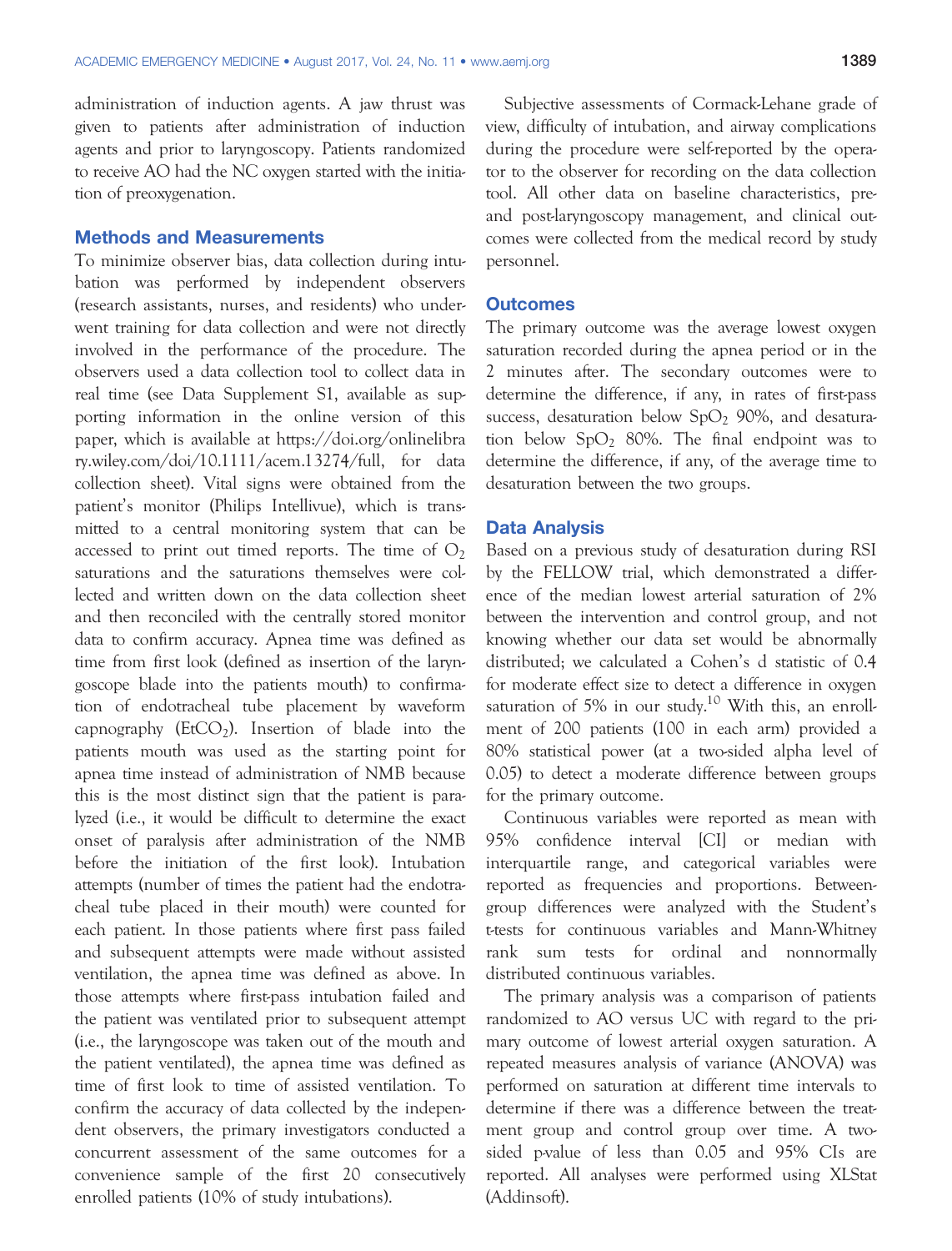## RESULTS

# Characteristics of the Study Subjects

A total of 206 (79%) patients were enrolled out of a possible 262 during the study period between May and December of 2016. Figure 1 demonstrates the enrollment flow of the patients. Six patients received the wrong intervention early in the study period (two patients assigned to the UC group received AO, and four patients assigned to the AO group received UC), but were excluded from the analysis because data collection was incomplete as the observers stopped recording. The remaining 56 patients were excluded per criteria.

Baseline demographics of the two groups were similar in all instances (see Table 1). Patients were intubated a majority of the time in both groups for primary pulmonary etiologies (Table 1). There was no difference in operator experience between the groups (Table 1). There was a kappa of  $0.9 \pm 1.6$  for agreement between the observers for the first 10% of cases enrolled for observer quality assurance.

## Main Results

There was no difference in lowest average oxygen saturation during the periprocedural period (Table 2). Figure 2 demonstrates the average  $SpO<sub>2</sub>$  and successful intubations over time. The repeated-measures ANOVA demonstrated no difference overtime between the groups (see Table 2, Mauchly's statistic 0.08, Huynt-Feldt Epsilon 0.58, between-group effect  $p = 0.1$ ). Over 70% of patients were successfully intubated by 60 seconds, 80% by 80 seconds, 90% by 100 seconds, and 100% by 195 seconds. There was a subgroup of



Figure 1. Enrollment flow diagram for the study.  $AO =$  apneic oxygenation;  $UC =$  usual care.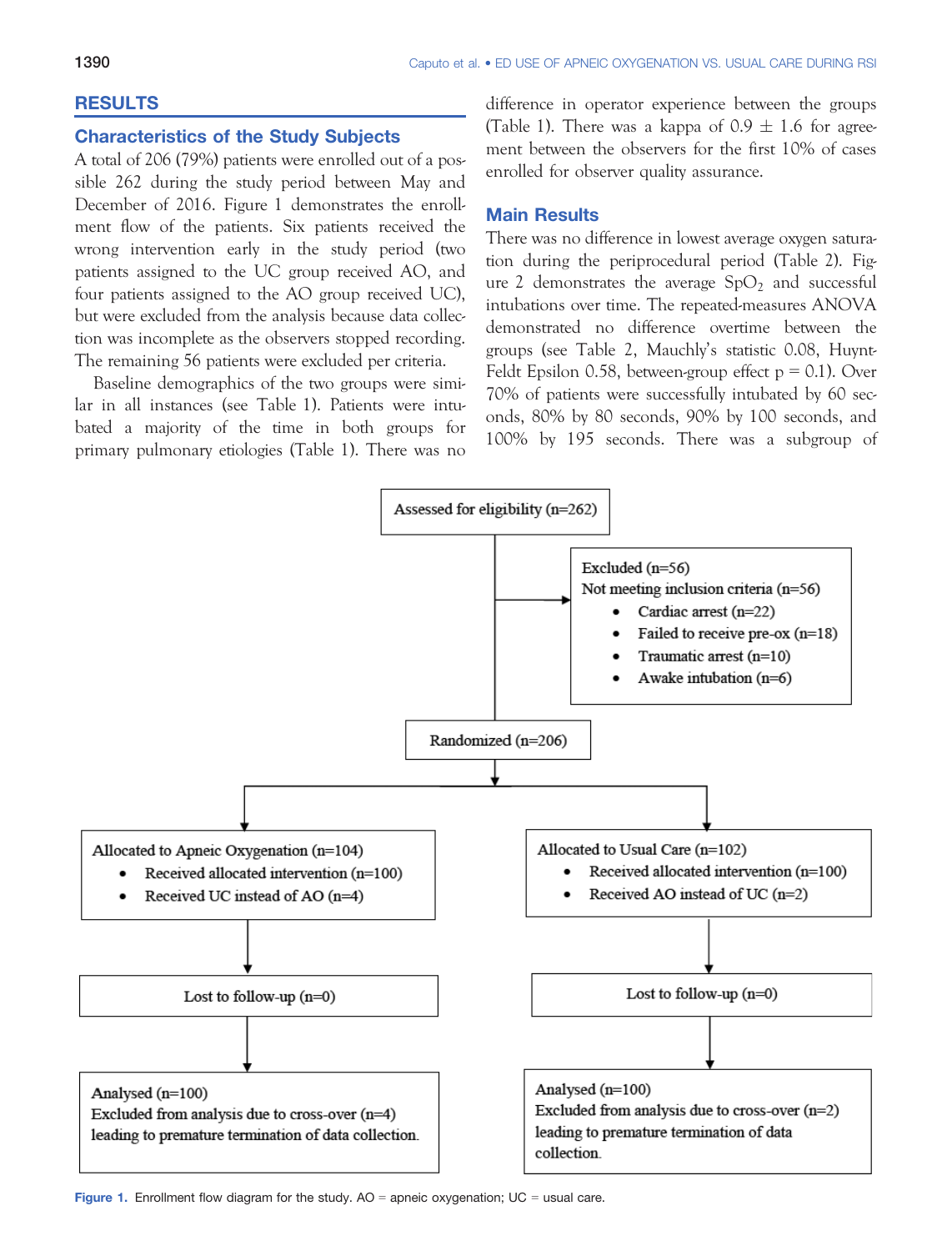#### Table 1

Patient Demographics

|                               | AO ( $n = 100$ ) | 95% CI       | $UC (n = 100)$            | 95% CI        |
|-------------------------------|------------------|--------------|---------------------------|---------------|
| Age (y), mean                 | 54.2             | $51.3 - 57$  | 55.1                      | 53.8-60       |
| Sex (% male)                  | 58               | 48-67        | 59                        | 49-68         |
| Indication for intubation (%) |                  |              |                           |               |
| Pulmonary                     | 61               | $50 - 70$    | 59                        | 48-68         |
| Trauma                        | 13               | $5 - 19$     | 11                        | $7 - 21$      |
| Neurologic                    | $\overline{7}$   | $3 - 14$     | 8                         | $3 - 15$      |
| Cardiac                       | $\overline{2}$   | $0 - 7$      | 3                         | $0 - 9$       |
| Other                         | 17               | $10 - 26$    | 19                        | $12 - 28$     |
| Level of training             |                  |              |                           |               |
| EM PGY-1                      | 11               | $5 - 19$     | 13                        | $7 - 21$      |
| EM PGY-2                      | 36               | $26 - 46$    | 31                        | $22 - 41$     |
| EM PGY-3                      | 22               | $14 - 31$    | 24                        | $16 - 33$     |
| EM PGY-4                      | 25               | $16 - 33$    | 29                        | $20 - 39$     |
| Attending                     | 5                | $1 - 11$     | $\ensuremath{\mathsf{3}}$ | $0 - 9$       |
| Device used (%)               |                  |              |                           |               |
| Direct laryngoscopy           | 52               | $42 - 62$    | 54                        | $44 - 63$     |
| Video laryngoscopy            | 48               | $38 - 58$    | 46                        | $36 - 56$     |
| ASA (mean)                    | 2.67             | $2.43 - 2.9$ | 2.69                      | $2.47 - 2.9$  |
| Predicted DA (%)              | 47               | $37 - 47$    | 49                        | $38 - 59$     |
| (L)ook                        | 15               | $8 - 23$     | 17                        | $10 - 26$     |
| (E)3:3:2 Rule                 | 27               | $18 - 36$    | 24                        | $16 - 33$     |
| (M)allampati, mean            | 2.2              | $2 - 2.3$    | 2.25                      | $2 - 2.4$     |
| (O)bstruction/(O)besity       | 2.5              | $0 - 8$      | 3                         | $0 - 9$       |
| (N)eck mobility               | 30               | $21 - 40$    | 29                        | $20 - 39$     |
| Preoxygenation technique (%)  |                  |              |                           |               |
| NRB (flush rate)              | 84               | $72 - 88$    | 82                        | $70 - 87$     |
| <b>BiPAP</b>                  | 14               | $8 - 22$     | 15                        | $8 - 23$      |
| <b>BVM</b>                    | $\overline{c}$   | $0 - 8$      | $\ensuremath{\mathsf{3}}$ | $0 - 9$       |
| Preoxygenation duration (min) | 13               | $2 - 19$     | 13                        | $2 - 19$      |
| C-L view, mean                | 1.41             | $1.31 - 1.5$ | 1.48                      | $1.34 - 1.61$ |

AO = apneic oxygenation; ASA = American Society of Anesthesia; BVM = bag-valve mask; C-L = Cormack-Lehane; DA = difficult airway; NRB = nonrebreather; PGY = postgraduate year.

patients with prolonged apnea times (>130 seconds) that did not desaturate to an average  $SpO<sub>2</sub>$  less than 90  $(n = 22)$ . There was no difference in oxygen saturation between the groups at any of these time intervals. Firstpass intubation success was not obtained in 22 patients. Fifteen patients in this group had multiple subsequent attempts made without assisted ventilation between attempts. Interestingly, all 15 patients had prolonged apnea times (mean  $= 144$  seconds) without desaturation and indications for intubation were for etiologies other than pulmonary.

## **DISCUSSION**

In this first randomized controlled trial investigating the use of AO during the intubation of ED patients, we found that the application of AO offered no benefit in terms of preventing desaturation, increasing the time to desaturation, or the lowest mean oxygen saturation. The demographics of our patient population and of the physicians who performed the intubations, as well as the first-pass success rates, are similar to other reported studies. $17,18$  The indications for intubation, mainly pulmonary, were also similar to other studies.<sup>19</sup> We found similar results of desaturation as has been previously reported with about one in four patients desaturating (defined as SpO2 < 93% in a recent cross-sectional study utilizing continuous vital signs during the peri-intubation period).<sup>20</sup> The results of the primary outcome are similar to the FELLOW trial, the only other randomized controlled trial of similar size. This study is different from the FELLOW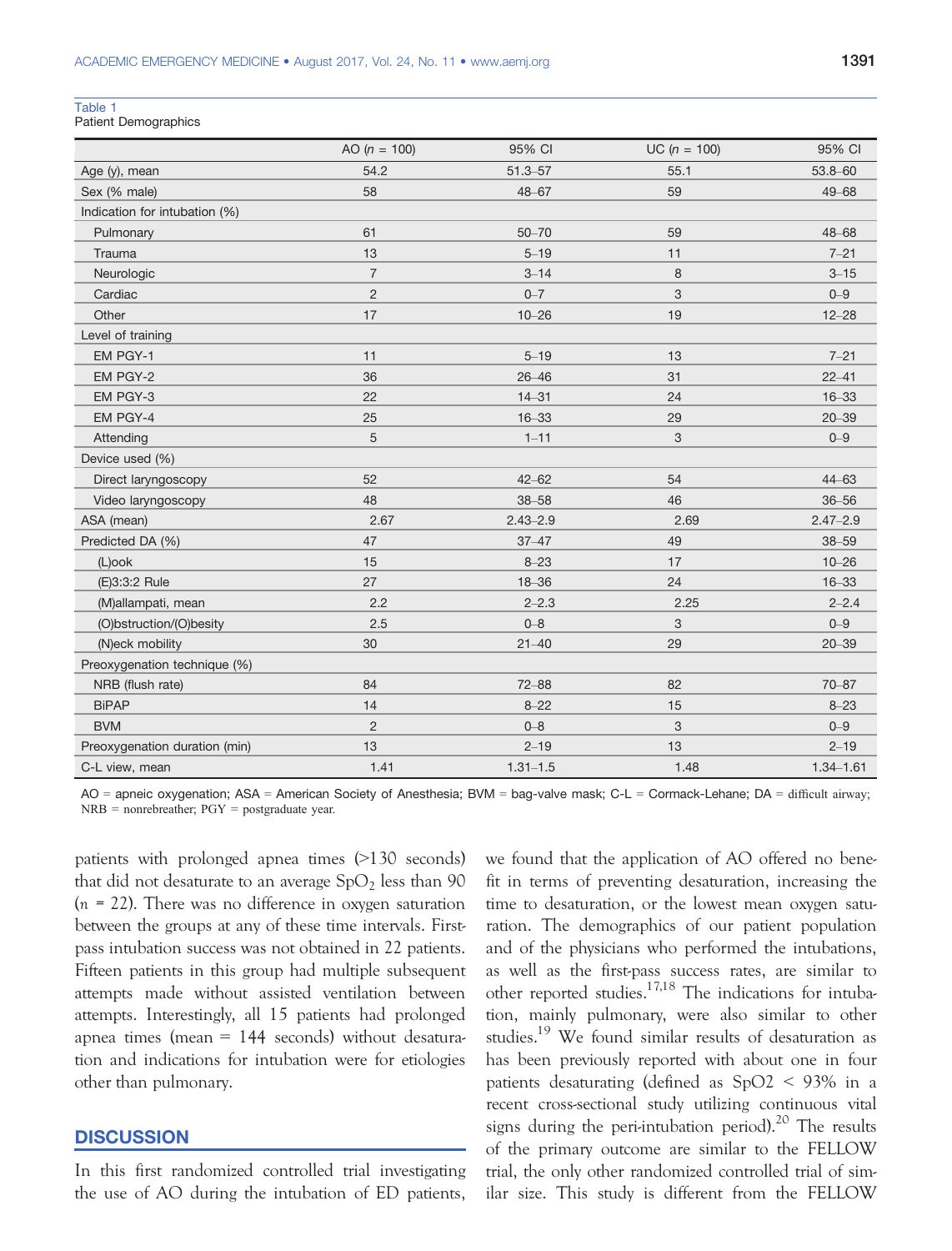#### Table 2

Difference in Outcomes for the Groups

|                                        | AO ( $n = 100$ ) | 95% CI    | $UC (n = 100)$ | 95% CI    | Repeated-measure<br>ANOVA p-value |
|----------------------------------------|------------------|-----------|----------------|-----------|-----------------------------------|
| Apnea time (sec)                       | 64               | $58 - 70$ | 58             | $50 - 66$ |                                   |
| Mean $SpO2$ prior-preoxygenation       | 92               | $90 - 93$ | 92             | 91to 94   | 0.08                              |
| Mean SpO <sub>2</sub> at NMB paralysis | 98               | $97 - 99$ | 98             | $97 - 99$ | 0.96                              |
| Mean SpO <sub>2</sub> at first look    | 98               | $97 - 99$ | 98             | $97 - 99$ | 0.7                               |
| Mean lowest SpO <sub>2</sub>           | 92               | $91 - 93$ | 93             | $92 - 94$ | 0.08                              |
| $SpO2$ at 2 minutes                    | 99               | 98-99     | 99             | 98-99     | 0.4                               |
| Decrease in SpO <sub>2</sub>           | 6                | $5 - 8$   | 6              | $4 - 7$   |                                   |
| % $SpO2 < 90$                          | 17               | $10 - 25$ | 15             | $9 - 23$  | $\overline{\phantom{a}}$          |
| % $SpO2 < 80$                          | 3                | $1 - 8$   | $\overline{4}$ | $2 - 10$  | $\overline{\phantom{a}}$          |
| Mortality within 24 h (%)              | $\overline{4}$   | $2 - 10$  | 2              | $0 - 7$   | $\qquad \qquad -$                 |
| Total mortality (%)                    | 14               | $9 - 22$  | 16             | $10 - 24$ | $\qquad \qquad -$                 |

ANOVA = analysis of variance:  $NMB$  = neuromuscular blocker.



Figure 2. Mean SpO<sub>2</sub> and number of patients intubated over time.  $AO =$  apneic oxygenation;  $UC =$  usual care. [Color figure can be viewed at wileyonlinelibrary.com]

trial in that all patients received preoxygenation to accepted standards to minimize impact of failure to denitrogenate the lungs on apnea time and control for this confounding variable, which affects periprocedural desaturation rates.

Previous studies on the use of AO in the prehospital and ED settings have been retrospective or observational.<sup>13–15</sup> These studies used self-reporting by the intubating physician, and we chose to use real-time data collection by trained independent observers to eliminate the underestimation of periprocedural adverse events. Furthermore, our limited exclusion criteria prior to randomization support the generalizability of our findings to any ED patient who can be adequately preoxygenated for the standard of care (RSI) for ED patients requiring intubation.

The fact that no difference was found between the two groups does not mean that the application of apneic oxygen does not work, especially for patients

with prolonged apnea times. As this was a real-world application of potentially therapeutic supplemental oxygenation during the apneic period, deliberately prolonging apnea time would be unethical, and patients were intubated with the shortest achievable apnea time. The majority of patients were intubated with low C-L graded views within 1 minute after confirmation of apnea, and since all patients received proper preoxygenation, this study demonstrates that AO may not be useful in the majority of patients that can be fully preoxygenated and intubated in a reasonable amount of time. Our results also demonstrate that patients may not suffer a precipitous a drop in oxygen saturation as was previously thought.<sup>8,9,20</sup> This is further supported by our results that showed no difference in rates of moderate (SpO<sub>2</sub> < 90) or severe (SpO<sub>2</sub> < 80%) desaturation between the two groups. This is an important point because it remains unknown whether apneic oxygen could benefit patients undergoing crash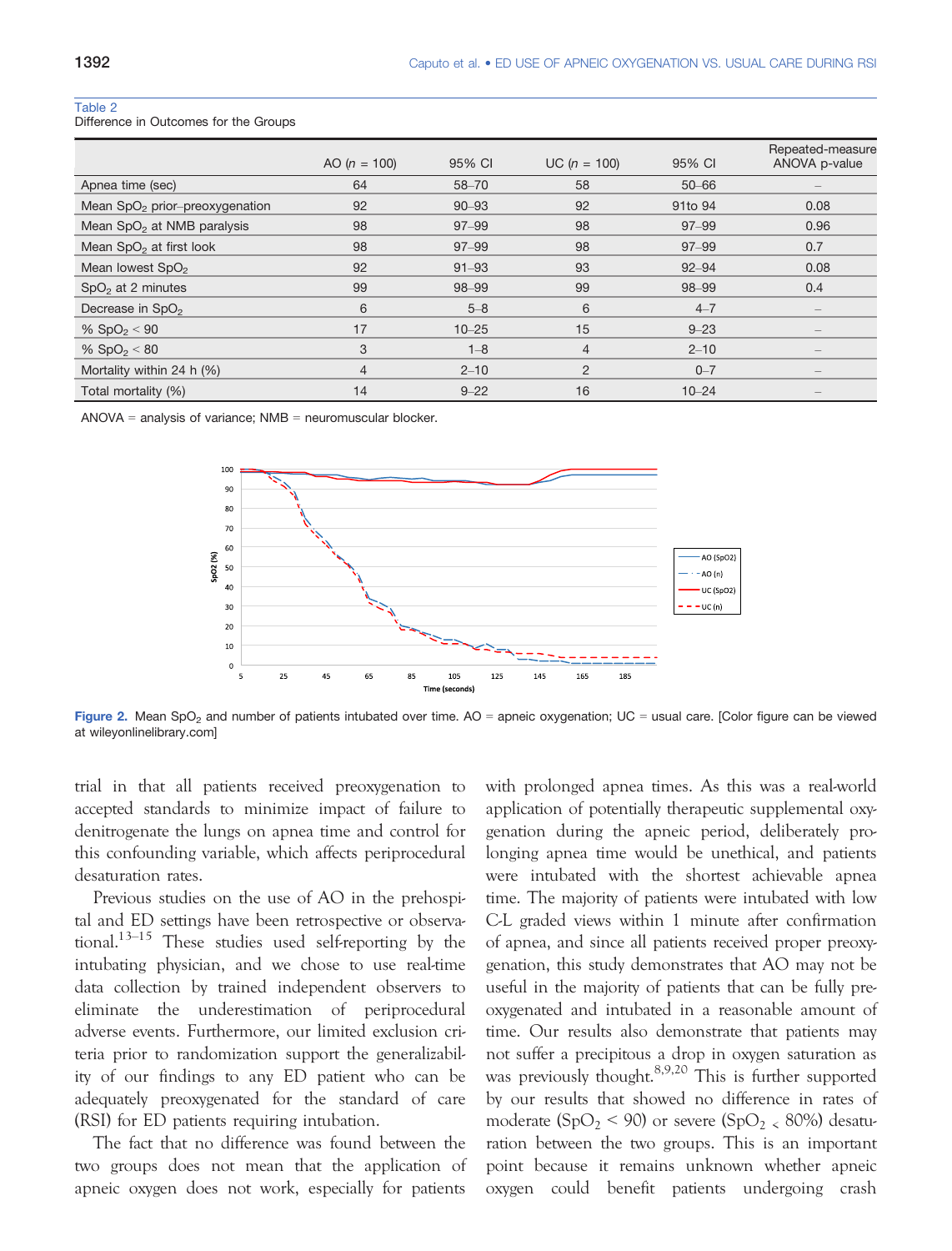intubations which preclude preoxygenation with a goal of an FiO<sub>2</sub> of 100% for 3 minutes. As stated earlier, there was a subgroup of patients with prolonged apnea times (>130 seconds) that did not desaturate to an average  $SpO<sub>2</sub>$  less than 90 (n = 22). Seven of these patients received assisted ventilations to be resaturated before subsequent attempt. In those 15 patients that did not receive assisted ventilations and had multiple attempts causing apnea times greater than 2 minutes, it remains unclear whether their ability to maintain their oxygenation was a function of the preoxygenation, the lack of pulmonary indication for intubation, or a combination of both.<sup>14</sup> It also remains unclear how these patients age, metabolic rates, whether they were obesity or severity of their underlying illness impacted on this as well.

## LIMITATIONS

There are several limitations to this study. First, we utilized a real-time data collection form for most of our study outcomes as self-reporting by emergency providers has been shown to underestimate adverse events and the time to intubation.<sup>20</sup> Furthermore, because this was a single-center study at an academic ED with a residency training program, our results may not be generalizable to nonacademic centers.

## **CONCLUSION**

In summary, this study demonstrated that in patients that are properly preoxygenated during rapid sequence intubation in the ED, the application of apneic oxygenation did not lead to any differences in lowest mean oxygen saturation, desaturation rates between the two groups, or intubation success without hypoxemia. The application of apneic oxygenation during rapid sequence intubation did not prevent oxygen desaturation of patients in the ED who could be preoxygenated appropriately. In light of these findings, apneic oxygenation may be used on all patients requiring rapid sequence intubation in the ED but with the understanding that it likely has little no impact on patient desaturation rates.

We thank Dr. Matthew Semler, Clinical Fellow in Pulmonary and Critical Care Medicine at Vanderbilt University School of Medicine, for his guidance and advice on study design and logistics prior to the initiation of this project that greatly improved the ability of the research team to carry out this endeavor.

## **References**

- 1. Jaber S, Amraoui J, Lefrant JY, et al. Clinical practice and risk factors for immediate complications of endotracheal intubation in the intensive care unit: a prospective, multiple-center study. Crit Care Med 2006;34:2355–61.
- 2. Griesdale DE, Bosma TL, Kurth T, Isac G, Chittock DR. Complications of endotracheal intubation in the critically ill. Intensive Care Med 2008;34:1835–42.
- 3. Simpson GD, Ross MJ, McKeown DW, Ray DC. Tracheal intubation in the critically ill: a multi-centre national study of practice and complications. Br J Anaesth 2012;108:792–9.
- 4. De Jong A, Molinari N, Terzi N, et al. Early identification of patients at risk for difficult intubation in the intensive care unit: development and validation of the MACOCHA score in a multicenter cohort study. Am J Respir Crit Care Med 2013;187:832–9.
- 5. Baillard C, Fosse JP, Sebbane M, et al. Noninvasive ventilation improves preoxygenation before intubation of hypoxic patients. Am J Respir Crit Care Med 2006;174:171–7.
- 6. Mort TC. Preoxygenation in critically ill patients requiring emergency tracheal intubation. Crit Care Med 2005;33:2672–5.
- 7. Mort TC, Waberski BH, Clive J. Extending the preoxygenation period from 4 to 8 mins in critically ill patients undergoing emergency intubation. Crit Care Med 2009;37:68–71.
- 8. Weingart SD. Preoxygenation, reoxygenation, and delayed sequence intubation in the emergency department. J Emerg Med 2011;40:661–7.
- 9. Weingart SD, Levitan RM. Preoxygenation and prevention of desaturation during emergency airway management. Ann Emerg Med 2012;59:165–75.e1.
- 10. Semler MW, Janz DR, Lentz RJ, et al. Randomized trial of apneic oxygenation during endotracheal intubation of the critically ill. Am J Respir Crit Care Med 2016;193:273–80.
- 11. Ramachandran SK, Cosnowski A, Shanks A, et al. Apneic oxygenation during prolonged laryngoscopy in obese patients: a randomized, controlled trial of nasal oxygen administration. J Clin Anesth 2010;22:164–8.
- 12. Vourc'h M, Asfar P, Volteau C, et al. High-flow nasal cannula oxygen during endotracheal intubation in hypoxemic patients: a randomized controlled clinical trial. Intensive Care Med 2015;41:1538–48.
- 13. Wimalasena Y, Burns B, Reid C, et al. Apneic oxygenation was associated with decreased desaturation rates during rapid sequence intubation by an Australian helicopter emergency medicine service. Ann Emerg Med 2015;65:371–6.
- 14. Sakles JC, Mosier JM, Patanwala AE, et al. Apneic oxygenation is associated with a reduction in the incidence of